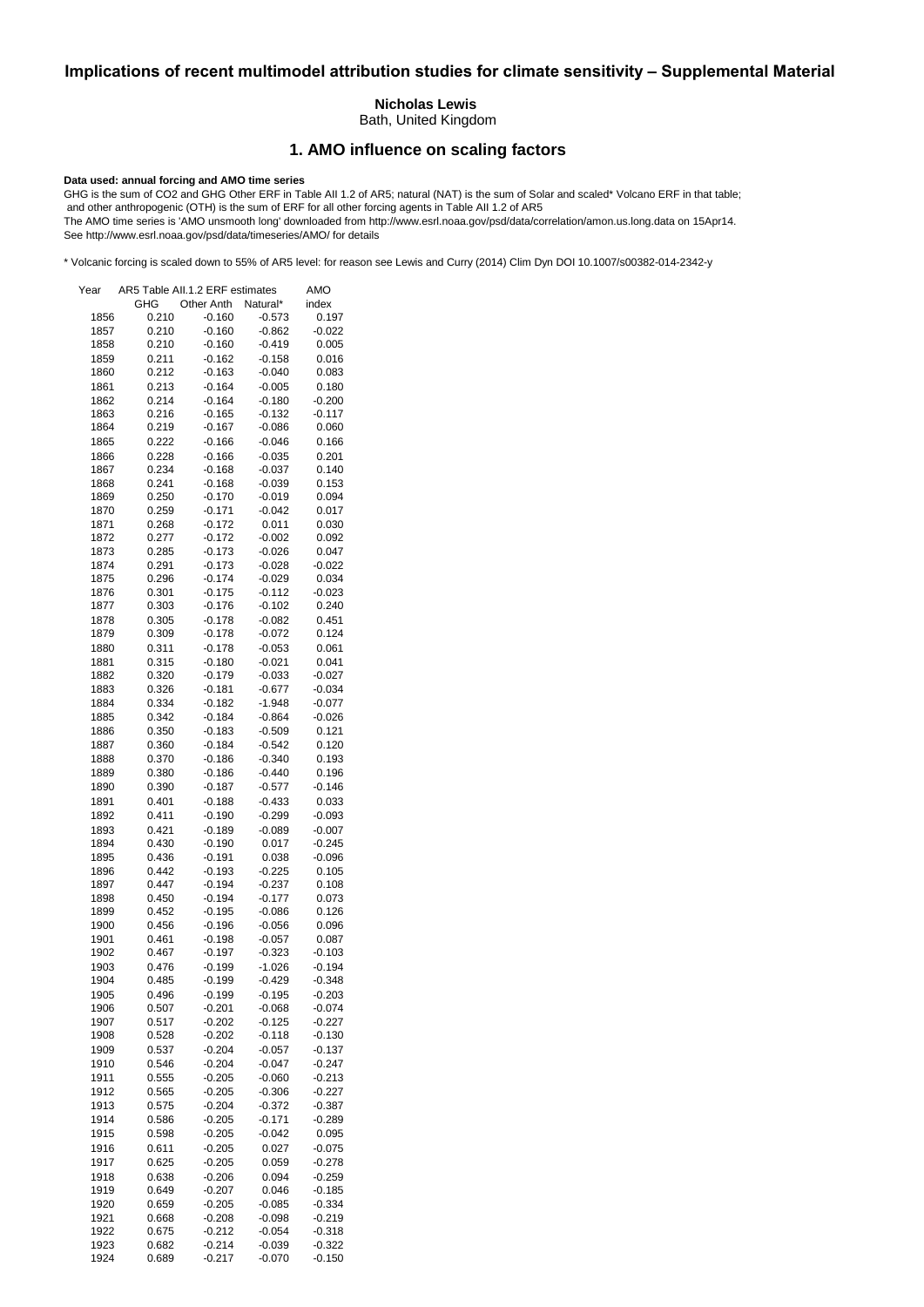| 1925 | 0.696 | $-0.220$ | $-0.056$ | $-0.157$ |
|------|-------|----------|----------|----------|
| 1926 | 0.704 | $-0.224$ | $-0.008$ | 0.088    |
| 1927 | 0.713 | $-0.226$ | 0.036    | 0.113    |
|      |       |          |          |          |
| 1928 | 0.724 | $-0.228$ | $-0.036$ | $-0.003$ |
| 1929 | 0.735 | $-0.231$ | $-0.110$ | $-0.109$ |
| 1930 | 0.745 | $-0.235$ | $-0.035$ | 0.014    |
| 1931 | 0.756 | $-0.236$ | $-0.060$ | 0.182    |
| 1932 | 0.766 | $-0.235$ | $-0.126$ | 0.232    |
| 1933 | 0.776 | $-0.234$ | $-0.125$ | 0.196    |
| 1934 | 0.785 | $-0.234$ | $-0.082$ | $-0.004$ |
| 1935 | 0.796 | $-0.234$ | $-0.063$ | 0.022    |
| 1936 | 0.807 | $-0.233$ | 0.027    | 0.154    |
| 1937 | 0.817 | $-0.233$ | 0.048    | 0.297    |
| 1938 | 0.828 | $-0.233$ | 0.011    | 0.245    |
| 1939 | 0.838 | $-0.234$ | 0.039    | 0.113    |
| 1940 | 0.847 | $-0.234$ | 0.029    | $-0.026$ |
| 1941 | 0.856 | $-0.236$ | 0.030    | 0.177    |
|      |       |          |          | 0.187    |
| 1942 | 0.862 | $-0.238$ | $-0.025$ |          |
| 1943 | 0.866 | $-0.240$ | $-0.060$ | 0.036    |
| 1944 | 0.869 | $-0.242$ | $-0.039$ | 0.352    |
| 1945 | 0.872 | $-0.244$ | $-0.009$ | 0.223    |
| 1946 | 0.875 | $-0.247$ | $-0.003$ | 0.022    |
| 1947 | 0.877 | $-0.249$ | 0.066    | $-0.083$ |
| 1948 | 0.881 | $-0.250$ | 0.119    | 0.015    |
| 1949 | 0.888 | $-0.253$ | 0.082    | 0.094    |
| 1950 | 0.895 | $-0.254$ | 0.069    | $-0.007$ |
| 1951 | 0.904 | $-0.266$ | 0.009    | 0.205    |
| 1952 | 0.917 | $-0.276$ | $-0.010$ | 0.297    |
| 1953 | 0.931 | $-0.286$ | $-0.016$ | 0.266    |
| 1954 | 0.946 | $-0.297$ | $-0.052$ | 0.045    |
| 1955 | 0.964 | $-0.308$ | $-0.013$ | 0.194    |
| 1956 | 0.983 | $-0.318$ | 0.050    | $-0.018$ |
| 1957 | 1.003 | $-0.328$ | 0.115    | 0.042    |
| 1958 | 1.022 | $-0.338$ | 0.194    | 0.216    |
| 1959 | 1.043 | $-0.349$ | 0.159    | 0.055    |
| 1960 | 1.064 | $-0.361$ | 0.082    | 0.237    |
| 1961 | 1.083 | $-0.374$ | $-0.041$ | 0.101    |
| 1962 | 1.102 | $-0.388$ | $-0.128$ | 0.074    |
| 1963 | 1.119 | $-0.401$ | $-0.595$ | 0.006    |
| 1964 | 1.137 | $-0.415$ | $-0.971$ | $-0.094$ |
| 1965 | 1.160 | $-0.427$ | $-0.583$ | $-0.158$ |
| 1966 | 1.186 | $-0.440$ | $-0.304$ | 0.006    |
| 1967 | 1.215 | $-0.453$ | $-0.151$ | $-0.096$ |
| 1968 | 1.245 | $-0.465$ | $-0.285$ | $-0.165$ |
| 1969 | 1.277 | $-0.478$ | $-0.391$ | 0.011    |
| 1970 | 1.311 | $-0.491$ | $-0.142$ | $-0.102$ |
| 1971 | 1.346 | $-0.491$ | $-0.001$ | $-0.311$ |
| 1972 | 1.384 | $-0.488$ | 0.021    | $-0.353$ |
| 1973 |       |          |          |          |
| 1974 | 1.423 | $-0.485$ | $-0.066$ | $-0.215$ |
|      | 1.462 | $-0.483$ | $-0.156$ | $-0.420$ |
| 1975 | 1.498 | $-0.481$ | $-0.407$ | $-0.298$ |
| 1976 | 1.536 | $-0.478$ | $-0.196$ | $-0.363$ |
| 1977 | 1.577 | $-0.476$ | $-0.029$ | $-0.189$ |
| 1978 | 1.623 | $-0.473$ | 0.019    | $-0.179$ |
| 1979 | 1.674 | $-0.469$ | 0.043    | $-0.110$ |
| 1980 | 1.721 | $-0.468$ | 0.081    | $-0.018$ |
| 1981 | 1.762 | $-0.476$ | 0.078    | $-0.075$ |
| 1982 | 1.802 | $-0.486$ | $-0.635$ | $-0.211$ |
| 1983 | 1.847 | $-0.497$ | $-0.940$ | $-0.069$ |
| 1984 | 1.893 | $-0.506$ | $-0.397$ | $-0.206$ |
| 1985 | 1.934 | $-0.513$ | $-0.168$ | $-0.265$ |
| 1986 | 1.975 | $-0.523$ | $-0.181$ | $-0.272$ |
| 1987 | 2.021 | $-0.532$ | $-0.123$ | 0.069    |
| 1988 | 2.072 | $-0.540$ | $-0.015$ | $-0.002$ |
| 1989 | 2.119 | $-0.551$ | 0.069    | $-0.080$ |
| 1990 | 2.159 | $-0.560$ | 0.036    | $-0.035$ |
| 1991 | 2.193 | $-0.566$ | $-0.617$ | $-0.128$ |
| 1992 | 2.218 | $-0.571$ | $-1.527$ | $-0.215$ |
| 1993 | 2.241 | $-0.575$ | $-0.611$ | $-0.207$ |
| 1994 | 2.270 | $-0.579$ | $-0.248$ | $-0.173$ |
| 1995 | 2.304 | $-0.582$ | $-0.118$ | 0.140    |
| 1996 | 2.334 | $-0.585$ | $-0.093$ | $-0.053$ |
| 1997 | 2.365 | $-0.589$ | $-0.053$ | 0.057    |
| 1998 | 2.403 | $-0.591$ | 0.021    | 0.377    |
| 1999 | 2.441 | $-0.592$ | 0.077    | 0.123    |
| 2000 | 2.467 | $-0.595$ | 0.100    | 0.034    |
| 2001 | 2.493 | $-0.591$ | 0.087    | 0.125    |
| 2002 | 2.528 | $-0.588$ | 0.081    | 0.071    |
| 2003 | 2.563 | $-0.583$ | 0.001    | 0.237    |
| 2004 | 2.597 | $-0.573$ | $-0.016$ | 0.213    |
| 2005 | 2.630 | $-0.568$ | $-0.052$ | 0.299    |
|      |       | $-0.563$ |          | 0.274    |
| 2006 | 2.665 |          | $-0.071$ |          |
| 2007 | 2.697 | $-0.558$ | $-0.072$ | 0.155    |
| 2008 | 2.728 | $-0.549$ | $-0.080$ | 0.146    |
| 2009 | 2.761 | $-0.548$ | $-0.096$ | 0.047    |
| 2010 | 2.794 | $-0.540$ | $-0.054$ | 0.358    |
| 2011 | 2.831 | $-0.537$ | $-0.039$ | 0.111    |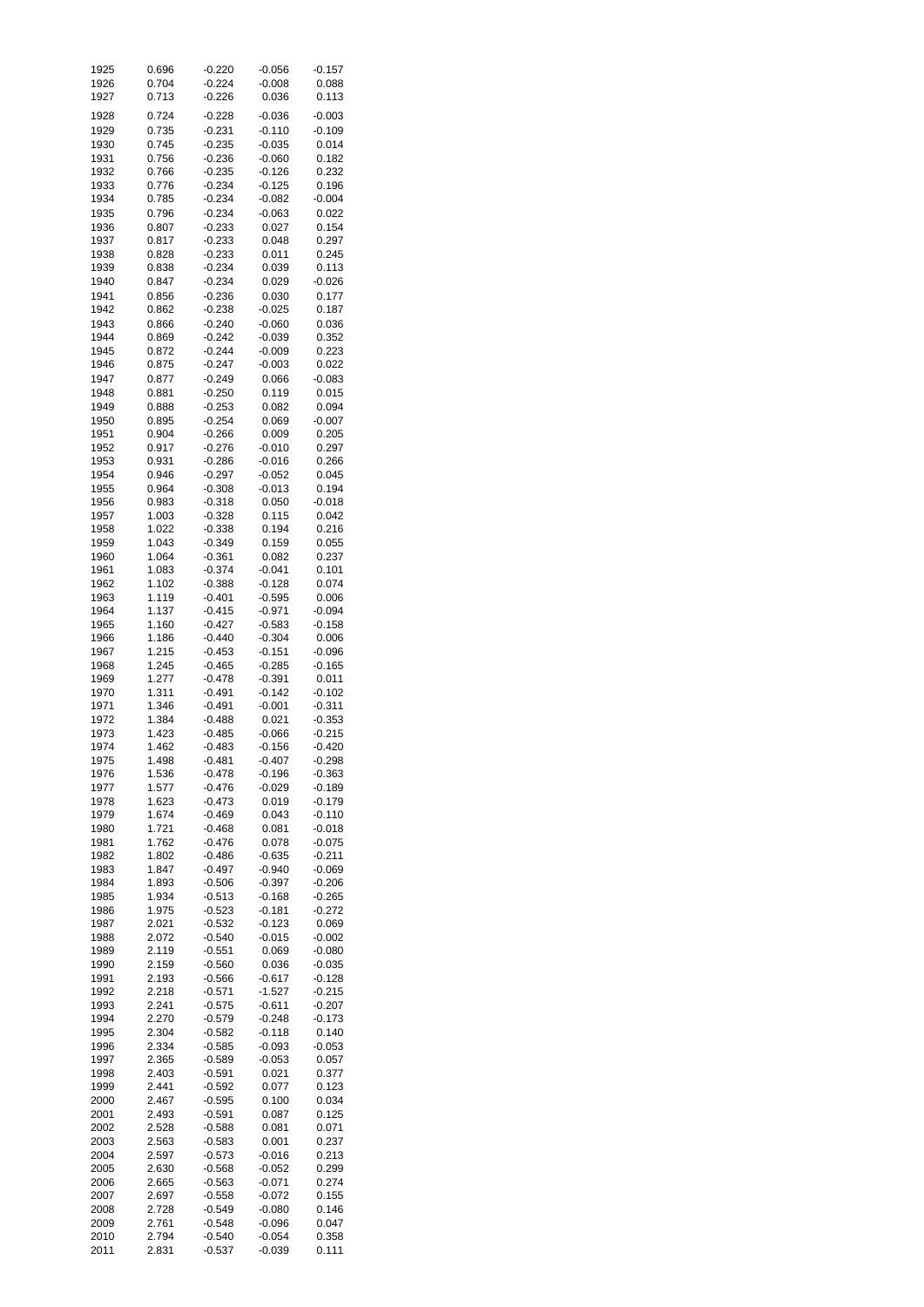#### **A: Case with AMO peak-to-trough influence on GMST of 0.12 K, showing that biases the GHG, OTH and NAT scaling factors substantially**

| Prepared decadal data                                                               |                                                  |            |            |           |             |                       |          |                        |  |
|-------------------------------------------------------------------------------------|--------------------------------------------------|------------|------------|-----------|-------------|-----------------------|----------|------------------------|--|
| Total forcing is the sum of GHG, other anthropogenic (OTH) & natural (NAT) forcings |                                                  |            |            |           |             | AMO influence on GMST |          | With AMO scaled        |  |
| Forced response= decadal-mean Total forcing x 0.36 K/Wm-2 assumed response          |                                                  |            |            |           |             | scaled by:            | 0.2741   | to peak-to trough      |  |
| Scaled AMO is the decadal-mean AMO index multiplied by a factor of 0.2741,          |                                                  |            |            |           |             | influence of:         |          |                        |  |
| that being the ratio producing a 0.12 K range in the Scaled AMO.                    |                                                  |            |            |           |             | Unscaled              | Scaled   | 0.12K                  |  |
|                                                                                     |                                                  |            |            | AMO range | AMO range   |                       |          |                        |  |
|                                                                                     | Assumed 'true' response of GMST to total forcing |            |            |           | 0.36 K/Wm-2 | 0.438                 | 0.120    |                        |  |
|                                                                                     |                                                  |            |            |           |             |                       |          | <b>Synthetic GMST:</b> |  |
| Decade                                                                              | Decadal mean AR5 ERF estimates                   |            |            | Total     | Forced      | Unscaled              | Scaled   | Forced response        |  |
| ending                                                                              | <b>GHG</b>                                       | <b>OTH</b> | <b>NAT</b> | forcing   | response    | AMO                   | AMO      | + scaled AMO           |  |
| 1870                                                                                | 0.230                                            | $-0.167$   | $-0.062$   | 0.001     | 0.000       | 0.069                 | 0.019    | 0.019                  |  |
| 1880                                                                                | 0.295                                            | $-0.175$   | $-0.049$   | 0.070     | 0.025       | 0.103                 | 0.028    | 0.054                  |  |
| 1890                                                                                | 0.349                                            | $-0.183$   | $-0.595$   | $-0.430$  | $-0.155$    | 0.036                 | 0.010    | $-0.145$               |  |
| 1900                                                                                | 0.435                                            | $-0.192$   | $-0.154$   | 0.088     | 0.032       | 0.010                 | 0.003    | 0.034                  |  |
| 1910                                                                                | 0.502                                            | $-0.201$   | $-0.244$   | 0.057     | 0.021       | $-0.158$              | $-0.043$ | $-0.023$               |  |
| 1920                                                                                | 0.606                                            | $-0.205$   | $-0.081$   | 0.320     | 0.115       | $-0.215$              | $-0.059$ | 0.056                  |  |
| 1930                                                                                | 0.703                                            | $-0.222$   | $-0.047$   | 0.435     | 0.156       | $-0.106$              | $-0.029$ | 0.127                  |  |
| 1940                                                                                | 0.802                                            | $-0.234$   | $-0.030$   | 0.537     | 0.193       | 0.141                 | 0.039    | 0.232                  |  |
| 1950                                                                                | 0.874                                            | $-0.245$   | 0.023      | 0.652     | 0.235       | 0.102                 | 0.028    | 0.262                  |  |
| 1960                                                                                | 0.978                                            | $-0.313$   | 0.052      | 0.717     | 0.258       | 0.154                 | 0.042    | 0.300                  |  |
| 1970                                                                                | 1.184                                            | $-0.433$   | $-0.359$   | 0.391     | 0.141       | $-0.042$              | $-0.011$ | 0.129                  |  |
| 1980                                                                                | 1.524                                            | $-0.479$   | $-0.069$   | 0.976     | 0.351       | $-0.245$              | $-0.067$ | 0.284                  |  |
| 1990                                                                                | 1.958                                            | $-0.518$   | $-0.228$   | 1.213     | 0.437       | $-0.115$              | $-0.031$ | 0.405                  |  |
| 2000                                                                                | 2.324                                            | $-0.583$   | $-0.307$   | 1.434     | 0.516       | $-0.005$              | $-0.001$ | 0.515                  |  |
| 2010                                                                                | 2.646                                            | $-0.566$   | $-0.027$   | 2.052     | 0.739       | 0.192                 | 0.053    | 0.792                  |  |

Since forcings rather than (as is usual in detection and attribution analyses) the responses thereto are used as the regressors, the scaling factors for each forcing are obtained by dividing their regression coefficient by the true GMST response to forcing of 0.36 K/Mm-2.

#### **Decadal regressions of Synthetic GMST on GHG, Other Anthropogenic and Natural forcings**

| Over 1951-2010 period |                              |                             |        |                       | Trend in scaled AMO (K/decade)              |       |                       |             | 0.0034                |
|-----------------------|------------------------------|-----------------------------|--------|-----------------------|---------------------------------------------|-------|-----------------------|-------------|-----------------------|
|                       |                              |                             |        |                       | Trend in forced response (K/decade)         |       |                       |             | 0.1033                |
| <b>SUMMARY OUTPUT</b> |                              |                             |        |                       | Increase in synthetic GMST trend due to AMO |       |                       |             | 3.3%                  |
|                       | <b>Regression Statistics</b> |                             |        |                       |                                             |       |                       |             |                       |
| Multiple R            | 0.998                        |                             |        |                       |                                             |       |                       |             |                       |
| R Square              | 0.996                        |                             |        |                       |                                             |       |                       |             |                       |
| Adjusted R Square     | 0.990                        |                             |        |                       |                                             |       |                       |             |                       |
| <b>Standard Error</b> | 0.023                        |                             |        |                       |                                             |       |                       |             |                       |
| Observations          | 6                            |                             |        |                       |                                             |       |                       |             |                       |
| ANOVA                 |                              |                             |        |                       |                                             |       |                       |             |                       |
|                       | df                           | $\overline{\text{SS}}$      | ΜS     | F                     | Significance F                              |       |                       |             |                       |
| Regression            | 3                            | 0.262                       | 0.087  | 165.142               | 0.006                                       |       |                       |             |                       |
| Residual              | $\overline{2}$               | 0.001                       | 0.001  |                       |                                             |       |                       |             |                       |
| Total                 | 5                            | 0.263                       |        |                       |                                             |       |                       |             |                       |
|                       |                              | Coefficients Standard Error | t Stat | $\overline{P}$ -value | Lower 95%                                   |       | Upper 95% Lower 95.0% | Upper 95.0% | <b>Scaling factor</b> |
| Intercept             | 0.317                        | 0.096                       | 3.306  | 0.081                 | $-0.096$                                    | 0.730 | $-0.096$              | 0.730       |                       |
| X Variable 1          | 0.587                        | 0.060                       | 9.785  | 0.010                 | 0.329                                       | 0.845 | 0.329                 | 0.845       | 1.63                  |
| X Variable 2          | 1.915                        | 0.427                       | 4.482  | 0.046                 | 0.077                                       | 3.753 | 0.077                 | 3.753       | 5.32                  |
| X Variable 3          | 0.181                        | 0.101                       | 1.786  | 0.216                 | $-0.255$                                    | 0.618 | $-0.255$              | 0.618       | 0.50                  |

| Over 1901-2010 period | Trend in scaled AMO (K/decade)              | 0.0041 |
|-----------------------|---------------------------------------------|--------|
|                       | Trend in forced response (K/decade)         | 0.0569 |
| SUMMARY OUTPUT        | Increase in synthetic GMST trend due to AMO | 7.2%   |

| <b>Regression Statistics</b> |       |
|------------------------------|-------|
| Multiple R                   | 0.989 |
| R Square                     | 0.977 |
| <b>Adjusted R Square</b>     | 0.968 |
| <b>Standard Error</b>        | 0.041 |
| Observations                 | 11    |

#### ANOVA

|            | dt | SS    | ΜS    |         | Significance F |
|------------|----|-------|-------|---------|----------------|
| Regression |    | 0.511 | 0.170 | 101.060 | 0.000          |
| Residual   |    | 0.012 | 0.002 |         |                |
| Total      | 10 | 0.523 |       |         |                |

|            |              | Coefficients | Standard Error | Stat <sup>.</sup> | P-value | Lower 95% |       | Upper 95% Lower 95.0% | Upper 95.0% | Scaling factor |
|------------|--------------|--------------|----------------|-------------------|---------|-----------|-------|-----------------------|-------------|----------------|
|            | Intercept    | 0.008        | 0.042          | 0.199             | 0.848   | $-0.091$  | 0.107 | $-0.091$              | 0.107       |                |
| <b>GHG</b> | X Variable 1 | 0.434        | 0.068          | 6.377             | 0.000   | 0.273     | 0.595 | 0.273                 | 0.595       | 1.21           |
| <b>OTH</b> | X Variable 2 | 0.635        | 0.342          | .853              | 0.106   | $-0.175$  | .444  | $-0.175$              | .444        | 1.76           |
| <b>NAT</b> | X Variable 3 | 3.451        | 0.117          | 3.841             | 0.006   | 0.173     | 0.728 | 0.173                 | 0.728       | 1.25           |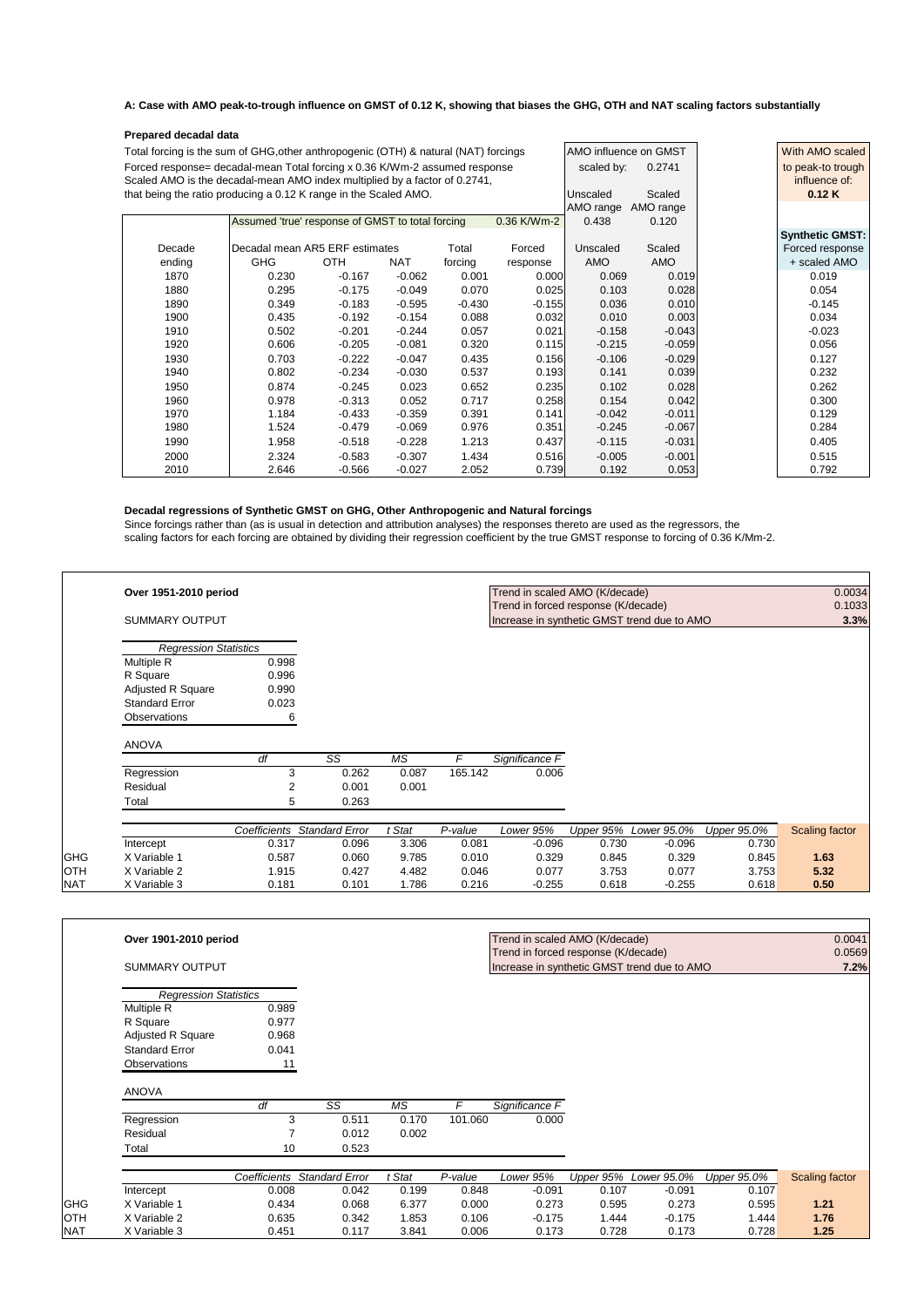**A: Case with AMO peak-to-trough influence on GMST of 0.12 K, showing that biases the GHG, OTH and NAT scaling factors substantially (cont.)**

|            | Over 1861-2010 period        |              |                          |                          |         | Trend in scaled AMO (K/decade)              |           |             |             | $-0.0003$             |
|------------|------------------------------|--------------|--------------------------|--------------------------|---------|---------------------------------------------|-----------|-------------|-------------|-----------------------|
|            |                              |              |                          |                          |         | Trend in forced response (K/decade)         |           |             |             | 0.0467                |
|            | <b>SUMMARY OUTPUT</b>        |              |                          |                          |         | Increase in synthetic GMST trend due to AMO |           |             |             | $-0.6%$               |
|            |                              |              |                          |                          |         |                                             |           |             |             |                       |
|            | <b>Regression Statistics</b> |              |                          |                          |         |                                             |           |             |             |                       |
|            | <b>Multiple R</b>            | 0.990        |                          |                          |         |                                             |           |             |             |                       |
|            | R Square                     | 0.979        |                          |                          |         |                                             |           |             |             |                       |
|            | Adjusted R Square            | 0.974        |                          |                          |         |                                             |           |             |             |                       |
|            | <b>Standard Error</b>        | 0.039        |                          |                          |         |                                             |           |             |             |                       |
|            | Observations                 | 15           |                          |                          |         |                                             |           |             |             |                       |
|            |                              |              |                          |                          |         |                                             |           |             |             |                       |
|            | <b>ANOVA</b>                 |              |                          |                          |         |                                             |           |             |             |                       |
|            |                              | df           | $\overline{\mathsf{SS}}$ | $\overline{\mathsf{MS}}$ | F       | Significance F                              |           |             |             |                       |
|            | Regression                   | 3            | 0.778                    | 0.259                    | 174.520 | 0.000                                       |           |             |             |                       |
|            | Residual                     | 11           | 0.016                    | 0.001                    |         |                                             |           |             |             |                       |
|            | Total                        | 14           | 0.794                    |                          |         |                                             |           |             |             |                       |
|            |                              |              |                          |                          |         |                                             |           |             |             |                       |
|            |                              | Coefficients | <b>Standard Error</b>    | t Stat                   | P-value | Lower 95%                                   | Upper 95% | Lower 95.0% | Upper 95.0% | <b>Scaling factor</b> |
|            | Intercept                    | 0.040        | 0.034                    | 1.173                    | 0.265   | $-0.035$                                    | 0.114     | $-0.035$    | 0.114       |                       |
| <b>GHG</b> | X Variable 1                 | 0.434        | 0.058                    | 7.546                    | 0.000   | 0.307                                       | 0.561     | 0.307       | 0.561       | 1.21                  |
| OTH        | X Variable 2                 | 0.724        | 0.283                    | 2.562                    | 0.026   | 0.102                                       | 1.347     | 0.102       | 1.347       | 2.01                  |
| NAT        | X Variable 3                 | 0.378        | 0.065                    | 5.847                    | 0.000   | 0.235                                       | 0.520     | 0.235       | 0.520       | 1.05                  |

#### **B: Case with AMO peak-to-trough influence on GMST tiny at 0.001 K, showing that correct scaling factors of almost one are then obtained**

| Prepared decadal data |                                                                                     |            |                 |          |                   |                       |            |                        |
|-----------------------|-------------------------------------------------------------------------------------|------------|-----------------|----------|-------------------|-----------------------|------------|------------------------|
|                       | Total forcing is the sum of GHG, other anthropogenic (OTH) & natural (NAT) forcings |            |                 |          |                   | AMO influence on GMST |            | With AMO scaled        |
|                       | Forced response= decadal-mean Total forcing x 0.36 K/Wm-2 assumed response          |            | scaled by:      | 0.0023   | to peak-to trough |                       |            |                        |
|                       | The decadal-mean AMO index is multiplied by 0.0023, produce a tiny 0.001 K range    |            |                 |          | influence of:     |                       |            |                        |
| in the Scaled AMO     |                                                                                     |            | <b>Unscaled</b> | Scaled   | 0.001K            |                       |            |                        |
|                       |                                                                                     |            |                 |          |                   | AMO range             | AMO range  |                        |
|                       | Assumed 'true' response of GMST to total forcing                                    |            |                 |          | 0.36 K/Wm-2       | 0.438                 | 0.001      |                        |
|                       |                                                                                     |            |                 |          |                   |                       |            | <b>Synthetic GMST:</b> |
| Decade                | Decadal mean AR5 ERF estimates                                                      |            |                 | Total    | Forced            | Unscaled              | Scaled     | Forced response        |
| ending                | <b>GHG</b>                                                                          | <b>OTH</b> | <b>NAT</b>      | forcing  | response          | <b>AMO</b>            | <b>AMO</b> | + scaled AMO           |
| 1870                  | 0.230                                                                               | $-0.167$   | $-0.062$        | 0.001    | 0.000             | 0.069                 | 0.0002     | 0.000                  |
| 1880                  | 0.295                                                                               | $-0.175$   | $-0.049$        | 0.070    | 0.025             | 0.103                 | 0.0002     | 0.026                  |
| 1890                  | 0.349                                                                               | $-0.183$   | $-0.595$        | $-0.430$ | $-0.155$          | 0.036                 | 0.0001     | $-0.155$               |
| 1900                  | 0.435                                                                               | $-0.192$   | $-0.154$        | 0.088    | 0.032             | 0.010                 | 0.0000     | 0.032                  |
| 1910                  | 0.502                                                                               | $-0.201$   | $-0.244$        | 0.057    | 0.021             | $-0.158$              | $-0.0004$  | 0.020                  |
| 1920                  | 0.606                                                                               | $-0.205$   | $-0.081$        | 0.320    | 0.115             | $-0.215$              | $-0.0005$  | 0.115                  |
| 1930                  | 0.703                                                                               | $-0.222$   | $-0.047$        | 0.435    | 0.156             | $-0.106$              | $-0.0002$  | 0.156                  |
| 1940                  | 0.802                                                                               | $-0.234$   | $-0.030$        | 0.537    | 0.193             | 0.141                 | 0.0003     | 0.194                  |
| 1950                  | 0.874                                                                               | $-0.245$   | 0.023           | 0.652    | 0.235             | 0.102                 | 0.0002     | 0.235                  |
| 1960                  | 0.978                                                                               | $-0.313$   | 0.052           | 0.717    | 0.258             | 0.154                 | 0.0004     | 0.258                  |
| 1970                  | 1.184                                                                               | $-0.433$   | $-0.359$        | 0.391    | 0.141             | $-0.042$              | $-0.0001$  | 0.141                  |
| 1980                  | 1.524                                                                               | $-0.479$   | $-0.069$        | 0.976    | 0.351             | $-0.245$              | $-0.0006$  | 0.351                  |
| 1990                  | 1.958                                                                               | $-0.518$   | $-0.228$        | 1.213    | 0.437             | $-0.115$              | $-0.0003$  | 0.436                  |
| 2000                  | 2.324                                                                               | $-0.583$   | $-0.307$        | 1.434    | 0.516             | $-0.005$              | 0.0000     | 0.516                  |
| 2010                  | 2.646                                                                               | $-0.566$   | $-0.027$        | 2.052    | 0.739             | 0.192                 | 0.0004     | 0.739                  |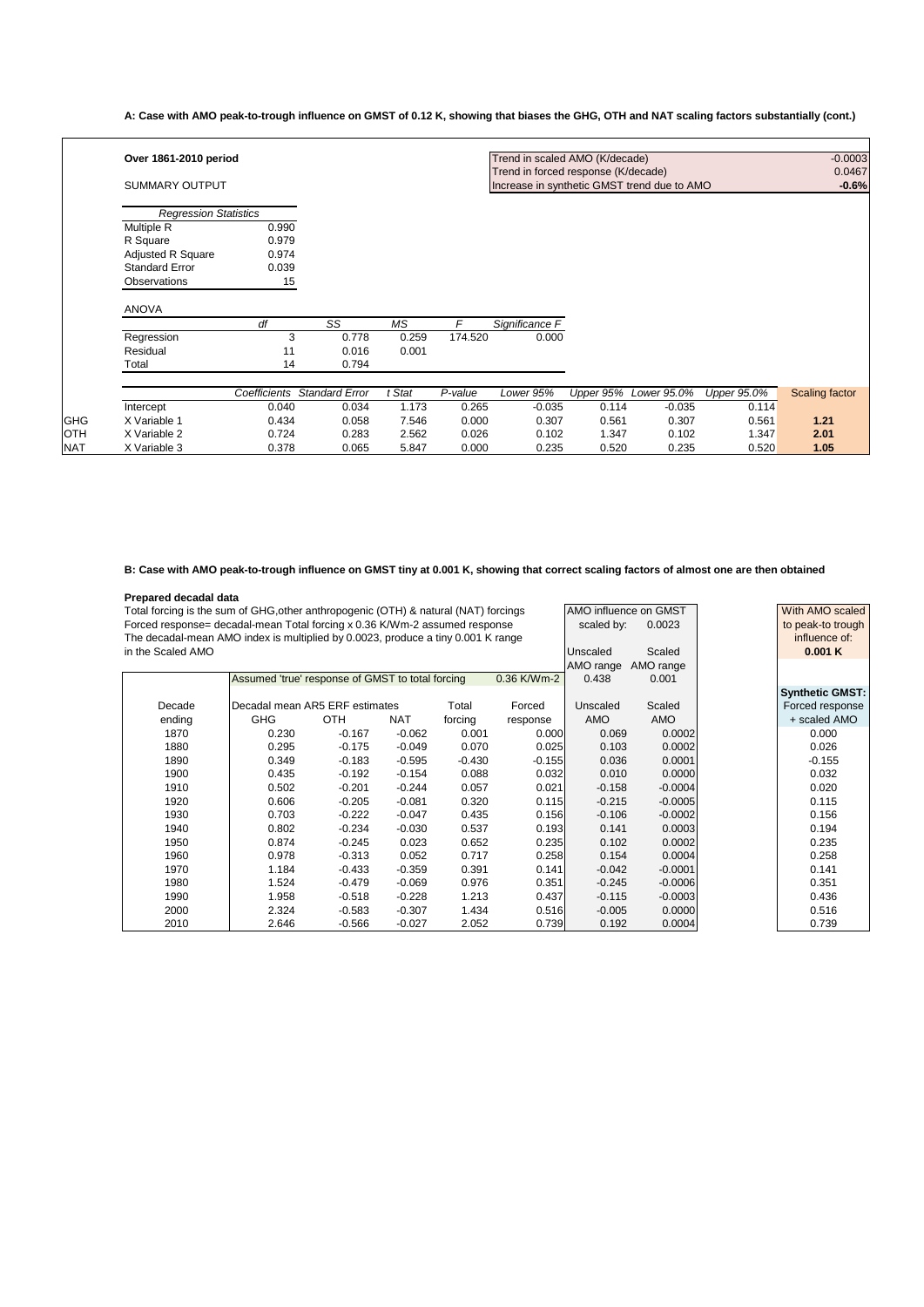#### **B: Case with AMO peak-to-trough influence on GMST tiny at 0.001 K, showing that correct scaling factors of almost one are then obtained (cont.)**

#### **Decadal regressions of Synthetic GMST on GHG, Other Anthropogenic and Natural forcings**

Since forcings rather than (as is usual in detection and attribution analyses) the responses thereto are used as the regressors, the scaling factors for each forcing are obtained by dividing their regression coefficient by the true GMST response to forcing of 0.36 K/Mm-2.

|            | Over 1951-2010 period        |       |                             |           |           |                |           |             |             |                       |
|------------|------------------------------|-------|-----------------------------|-----------|-----------|----------------|-----------|-------------|-------------|-----------------------|
|            | <b>SUMMARY OUTPUT</b>        |       |                             |           |           |                |           |             |             |                       |
|            | <b>Regression Statistics</b> |       |                             |           |           |                |           |             |             |                       |
|            | <b>Multiple R</b>            | 1.000 |                             |           |           |                |           |             |             |                       |
|            | R Square                     | 1.000 |                             |           |           |                |           |             |             |                       |
|            | Adjusted R Square            | 1.000 |                             |           |           |                |           |             |             |                       |
|            | <b>Standard Error</b>        | 0.000 |                             |           |           |                |           |             |             |                       |
|            | Observations                 |       |                             |           |           |                |           |             |             |                       |
|            | <b>ANOVA</b>                 | df    | SS                          | <b>MS</b> | F         | Significance F |           |             |             |                       |
|            | Regression                   | 3     | 0.245                       | 0.082     | 966851.58 | 0.000          |           |             |             |                       |
|            | Residual                     | 3     | 0.000                       | 0.000     |           |                |           |             |             |                       |
|            | Total                        | 6     | 0.245                       |           |           |                |           |             |             |                       |
|            |                              |       |                             |           |           |                |           |             |             |                       |
|            |                              |       | Coefficients Standard Error | t Stat    | P-value   | Lower 95%      | Upper 95% | Lower 95.0% | Upper 95.0% | <b>Scaling factor</b> |
|            | Intercept                    | 0.001 | 0.001                       | 1.768     | 0.175     | $-0.001$       | 0.003     | $-0.001$    | 0.003       |                       |
| <b>GHG</b> | X Variable 1                 | 0.361 | 0.001                       | 631.821   | 0.000     | 0.359          | 0.363     | 0.359       | 0.363       | 1.00                  |
| <b>OTH</b> | X Variable 2                 | 0.367 | 0.004                       | 104.160   | 0.000     | 0.356          | 0.378     | 0.356       | 0.378       | 1.02                  |
| <b>NAT</b> | X Variable 3                 | 0.359 | 0.001                       | 316.850   | 0.000     | 0.356          | 0.363     | 0.356       | 0.363       | 1.00                  |

|            | Over 1901-2010 period        |       |                                    |           |                       |                |           |             |             |                       |
|------------|------------------------------|-------|------------------------------------|-----------|-----------------------|----------------|-----------|-------------|-------------|-----------------------|
|            | <b>SUMMARY OUTPUT</b>        |       |                                    |           |                       |                |           |             |             |                       |
|            | <b>Regression Statistics</b> |       |                                    |           |                       |                |           |             |             |                       |
|            | Multiple R                   | 1.000 |                                    |           |                       |                |           |             |             |                       |
|            | R Square                     | 1.000 |                                    |           |                       |                |           |             |             |                       |
|            | Adjusted R Square            | 1.000 |                                    |           |                       |                |           |             |             |                       |
|            | <b>Standard Error</b>        | 0.000 |                                    |           |                       |                |           |             |             |                       |
|            | Observations                 | 12    |                                    |           |                       |                |           |             |             |                       |
|            | <b>ANOVA</b>                 |       |                                    |           |                       |                |           |             |             |                       |
|            |                              | df    | SS                                 | <b>MS</b> | F                     | Significance F |           |             |             |                       |
|            | Regression                   | 3     | 0.495                              | 0.165     | 1524610.0             | 0.000          |           |             |             |                       |
|            | Residual                     | 8     | 0.000                              | 0.000     |                       |                |           |             |             |                       |
|            | Total                        | 11    | 0.495                              |           |                       |                |           |             |             |                       |
|            |                              |       | <b>Coefficients Standard Error</b> | t Stat    | $\overline{P}$ -value | Lower 95%      | Upper 95% | Lower 95.0% | Upper 95.0% | <b>Scaling factor</b> |
|            | Intercept                    | 0.000 | 0.000                              | 0.444     | 0.669                 | $-0.001$       | 0.001     | $-0.001$    | 0.001       |                       |
| <b>GHG</b> | X Variable 1                 | 0.361 | 0.001                              | 661.593   | 0.000                 | 0.359          | 0.362     | 0.359       | 0.362       | 1.00                  |
| <b>OTH</b> | X Variable 2                 | 0.363 | 0.003                              | 133.105   | 0.000                 | 0.356          | 0.369     | 0.356       | 0.369       | 1.01                  |
| <b>NAT</b> | X Variable 3                 | 0.361 | 0.001                              | 390.751   | 0.000                 | 0.359          | 0.363     | 0.359       | 0.363       | 1.00                  |

**Over 1861-2010 period**

SUMMARY OUTPUT

*Regression Statistics*

| Multiple R            | 1.000 |
|-----------------------|-------|
| R Square              | 1.000 |
| Adjusted R Square     | 1.000 |
| <b>Standard Error</b> | 0.000 |
| Observations          | 15    |

#### ANOVA

|            | df | SS    | ΜS    |                  | Significance F |
|------------|----|-------|-------|------------------|----------------|
| Regression |    | 0.743 |       | 0.248 2401442.52 | 2.89374E-32    |
| Residual   | 11 | 0.000 | 0.000 |                  |                |
| ⊤otal      | 14 | 0.743 |       |                  |                |

|              |              | Coefficients | Standard Error | <b>Stat</b> | P-value | Lower 95% | Upper 95% | Lower 95.0% Upper 95.0% |       | Scaling factor |
|--------------|--------------|--------------|----------------|-------------|---------|-----------|-----------|-------------------------|-------|----------------|
|              | Intercept    | 0.000        | 0.000          | .173        | 0.265   | 0.000     | 0.001     | 0.000                   | 0.001 |                |
| <b>I</b> GHG | Variable 1   | 0.361        | 0.000          | 752.434     | 0.000   | 0.360     | 0.362     | 0.360                   | 0.362 | 1.00           |
| <b>OTH</b>   | X Variable 2 | 0.363        | 0.002          | 154.087     | 0.000   | 0.358     | 0.368     | 0.358                   | 0.368 | 1.01           |
| <b>NAT</b>   | X Variable 3 | 0.360        | 0.001          | 669.062     | 0.000   | 0.359     | 0.361     | 0.359                   | 0.361 | 1.00           |